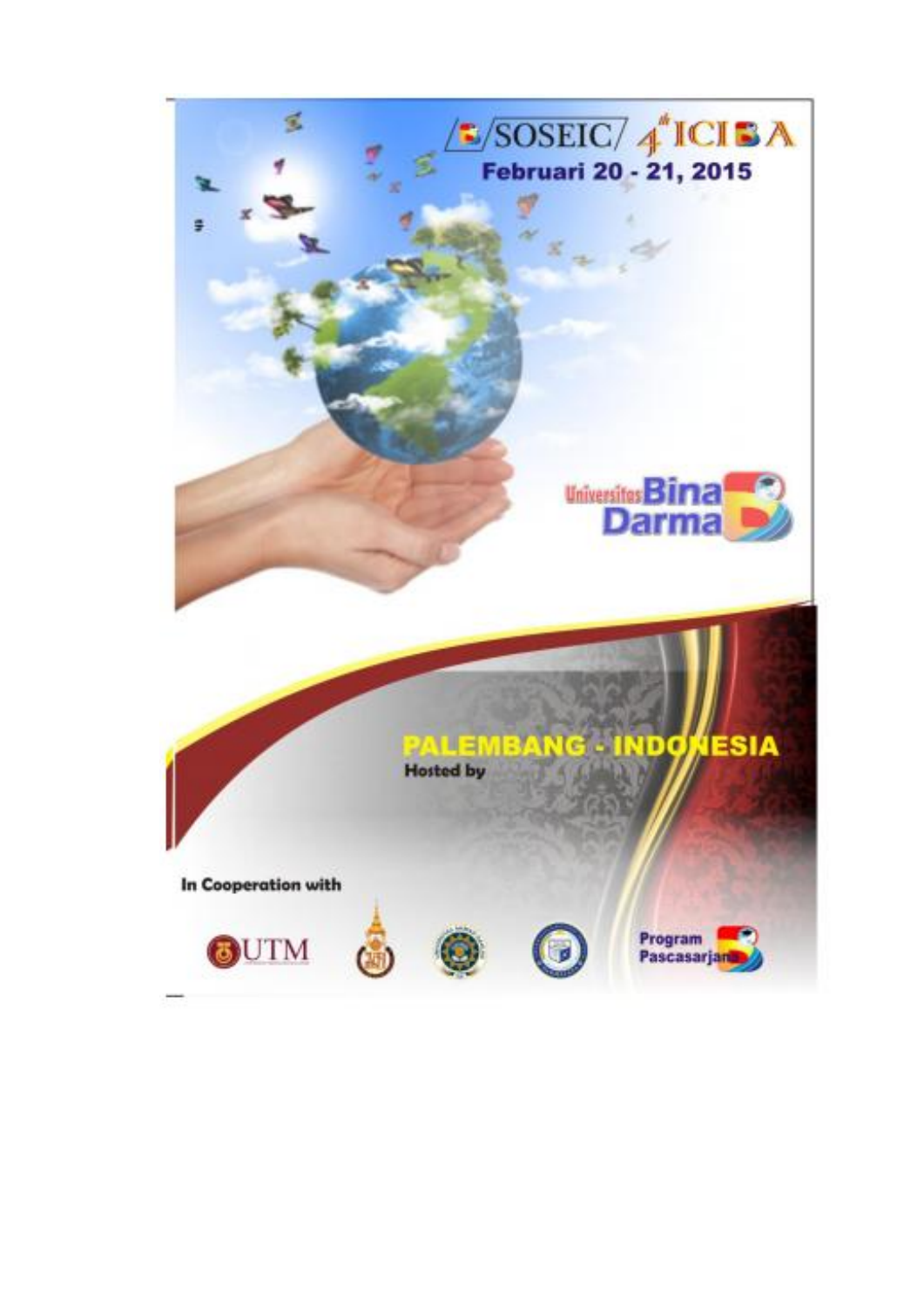# Dictionary of Prabumulih Language-Based Android

## Murdianto, Leon Andretti Abdillah, Febriyanti Panjaitan

Universitas Bina Darma e-

mail:moerdianto20@yahoo.com, leon.abdillah@yahoo.com, yantibidar@yahoo.com

### Abstract

Mobile application become one of the most progessive technology nowadays. Android itself is the name of a company engaged in the eld of information technology, especially software company named Android Inc. which was established in October 2003 in Palo Alto, California, USA. Android has many advantages such as operating system can be change according to the user's wants and easily develop applications free of charge, so many developers choose Android as the operating system. The main purpose of this Prabumulih dictionary application is to create a dictionary-based Prabumulih android that is expected to assist and provide bene ts to the wider community who want to learn the language Prabumulih. Mobile Application Development Life Cycle Model (MADLC) is used to develop the mobile application. This method consists of the identi cation phase, design phase, development phase, prototyping phase, thase testing, deployment phase, manitance phase. The programming language used is java programming language. This application able to translate Prabumulih language into/from Indonesian and enrich with sentence translation.

Keywords : Mobile-dictionary, Android, Prabumulih language.

## 1 INTRODUCTION

One of the most growth technology nowaday is computer or information technology (IT). Computer technology is able to collaborate with many other disciplines (Abdillah, Syafei, & Hardiyansyah, 2007). Information technology has penetrated into the smartphone, one of which is based on Android handsets. Android is a package of software for mobile devices, including an operating system, middleware and core applications (Shu, Du, & Chen, 2009).

Android itself is the name of a company engaged in the eld of information technology, especially software company named Android Inc. which was established in October 2003 in Palo Alto, California, USA. Android has many advantages such operating system can be changed according to the user's wants and easily develop applications free of charge, so many developers choose Android as the operating system. Android have been used in billion of gadgets like smatphones and tablets. In this paper, authors will develop mobile dictionary based on android for Prabumulih languge.

A number of studies related to the mobile application dictionary: 1) Electronic Indonesian and Java Dictionary for Mobile Application by using Interpolation Search (A fah, Santoso, &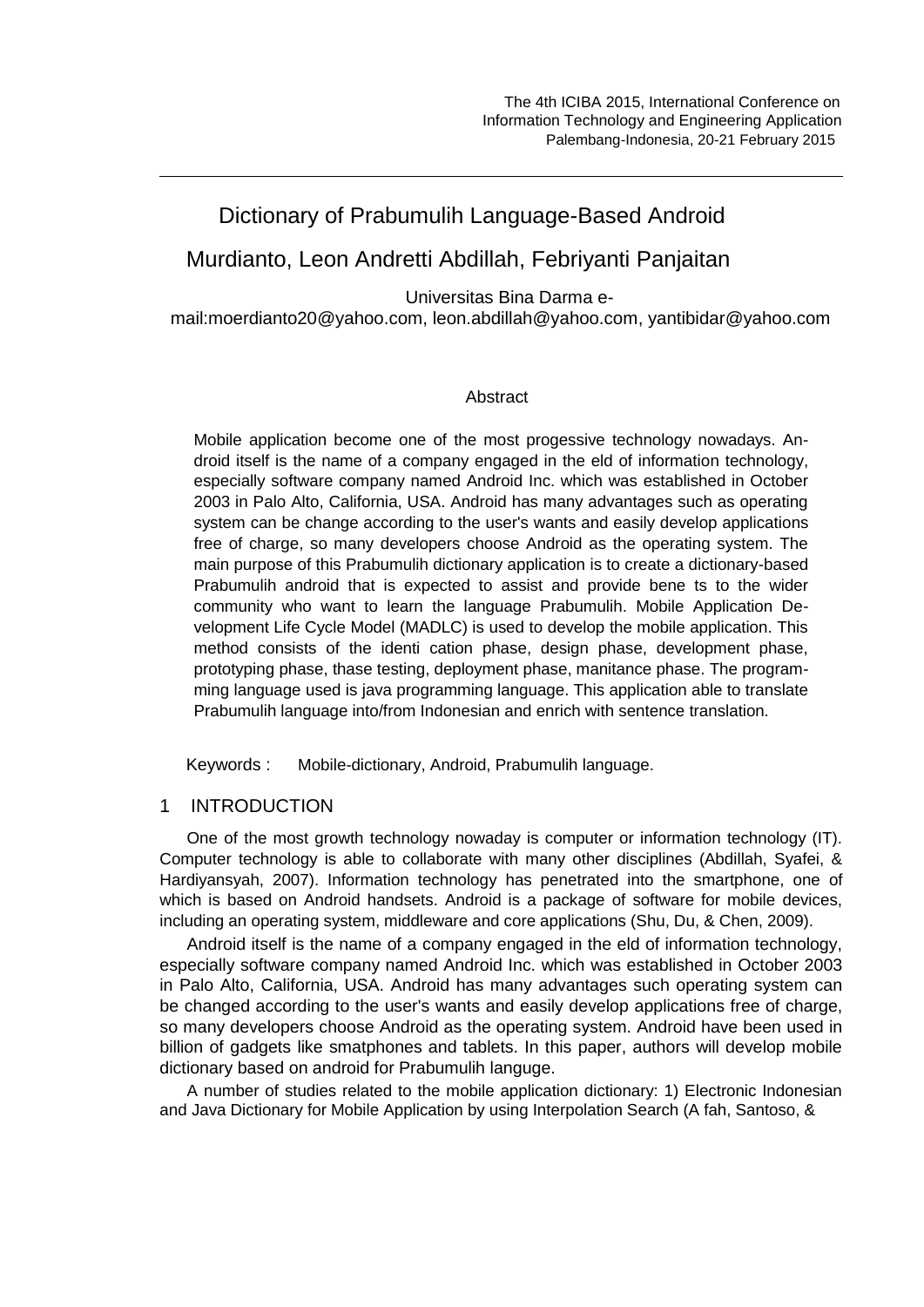Yuliana, 2010), 2) Mobile Application Dictionary of Psychology Terms (Parno, Dharmayanti, & Rahmansyah, 2011), and 3) Al Quran mobile learning (Sobri & Abdillah, 2013).

One language that is widely used in South Sumatra is the language Rambang Prabumulih community. One factor that makes language Rambang become widely used language is much Rambang society in the city Prabumulih. Rambang language formed from thousands of years ago. Rambang language is a language that one big clump with Malay civilization in Southeast Asia. Indeed many languages Rambang who seems to have a close relationship with the family of languages Siam (point group Indochina). Writing history stated that there are many relics inscriptions Pranagari script with Malay beginning in South Sumatra, but in fact the all population of tribes on the island of Sumatra, all using Kegenge script as written culture (Azhar, 2013).

The bene ts of this research are as follows: 1) Expected with the availability of a Prabu-mulih dictionary, in order to help in presenting Prabumulih language digitally, 2) Hopefully, by the prabumulih dictionary can recognize media Computerized technology, and 3) It can be source of learning to build of Science and Technology in the eld of computer which has been accepted for studying in Bina Darma University in Palembang.

#### 2 RESEARCH METHODOLOGY

In this research, authors use three methods to to obtain data and information: 1) Study of literature (Literature): Namely data obtained through literature, conducted a study of the literature to get material from internet and read books that available the observed object, 2) Research (Observation): Data were collected with a view directly from the object under study at Prabumulih community, and 3) Interview: To obtain the data directly from the source to understand in connection with the observation that the author did. In this case the authors pose questions to the original Prabumulih namely with one of the former head of the village in the district Rambang Central.

Software development methods used in this study is the method of Mobile Application Development Life Cycle Model (MADLC) which consists of the following stages (Vithani & Kumar, 2014) : 1) Identi cation Phase, 2) Design Phase, 3) Development Phase, 4) Prototyping Phase, 5) Testing Phase, 6) Deployment Phase, and 7) Maintenance Phase.

#### 3 RESULT AND DISCUSSION

The results of this research is android-based Prabumulih dictionary application which has been built using eclipse indigo and can run on Android 3.0 (Honeycomb) to android 4.4 (kitkat). This android-based dictionary contains about 500 Indonesian words and Prabumulih words.

To test and run the application, the authors use virtual android emulator, and for the device is mobile android 4.1.2 (jellybean). This application can translate a sentence and have a sound pronunciation of the word.

#### 3.0.1 Splssh Screen and Main Page

Page splash screen applications android based dictionary Prabumulih this as an opening page of the application dictionary based Prabumulih android ( gure 1). The main page of the dictionary application android based Prabumulih showing an input and two buttons to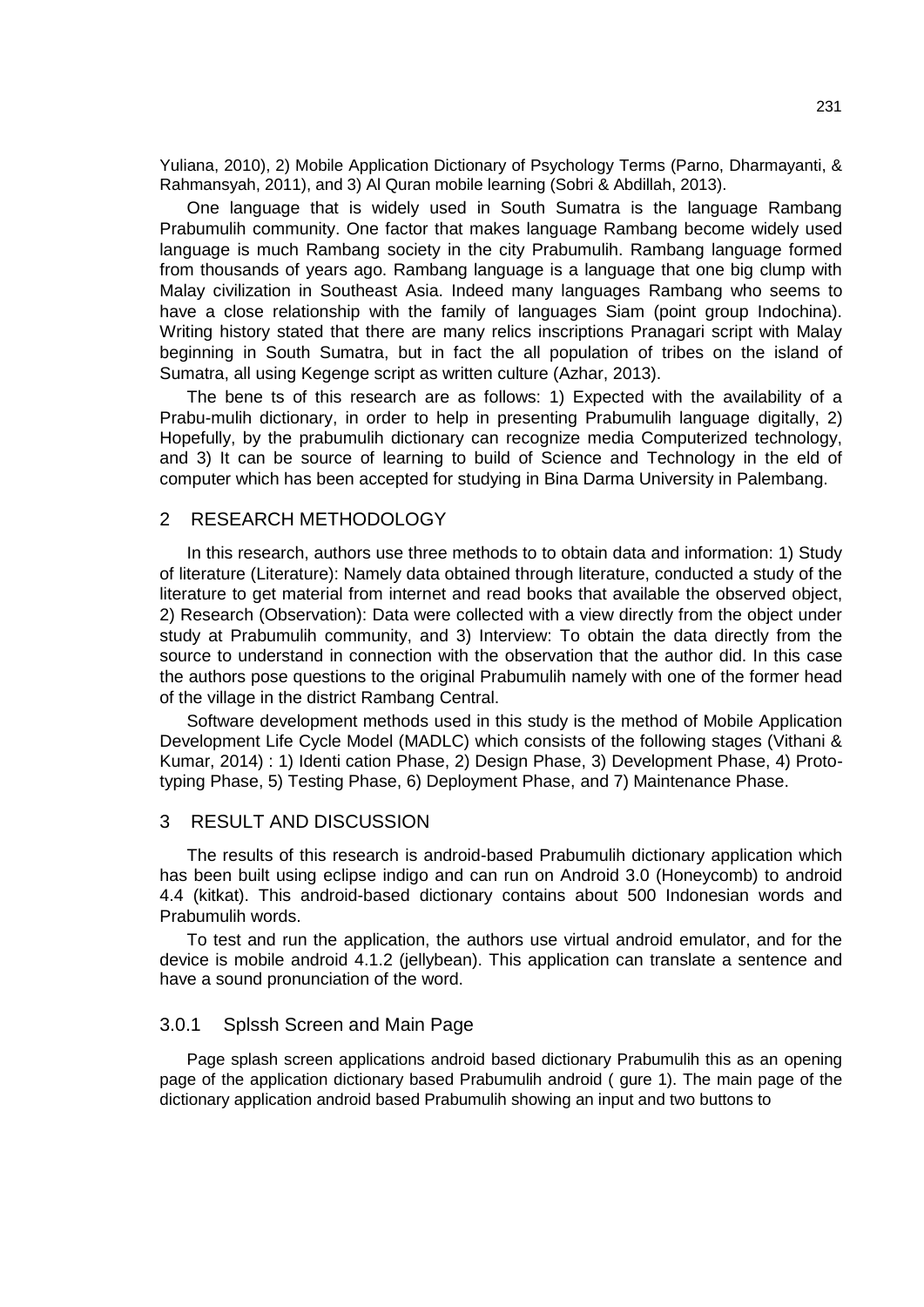translate the word that has been entered by the user ( gure 2).



Figure 1: Splash Screen



Figure 2: Main Page

## 3.1 Sound Page

Sounds on the application page Prabumulih android based dictionary provides translations of the text pieces and speak button. If we push the sound button, then android device will sound it.

#### 3.2 Display Options Page Contents Menu

Contents of the application menu Prabumulih android based dictionary provides two menu options must be selected by the user, ie the menu sentence that has the function to translate in the form of a sentence.

#### 3.3 Page Views Sentence

Sentence on page Prabumulih android based dictionary application showing a single input, one column of the translation sentence and three buttons to translate the sentence that has been entered by the user.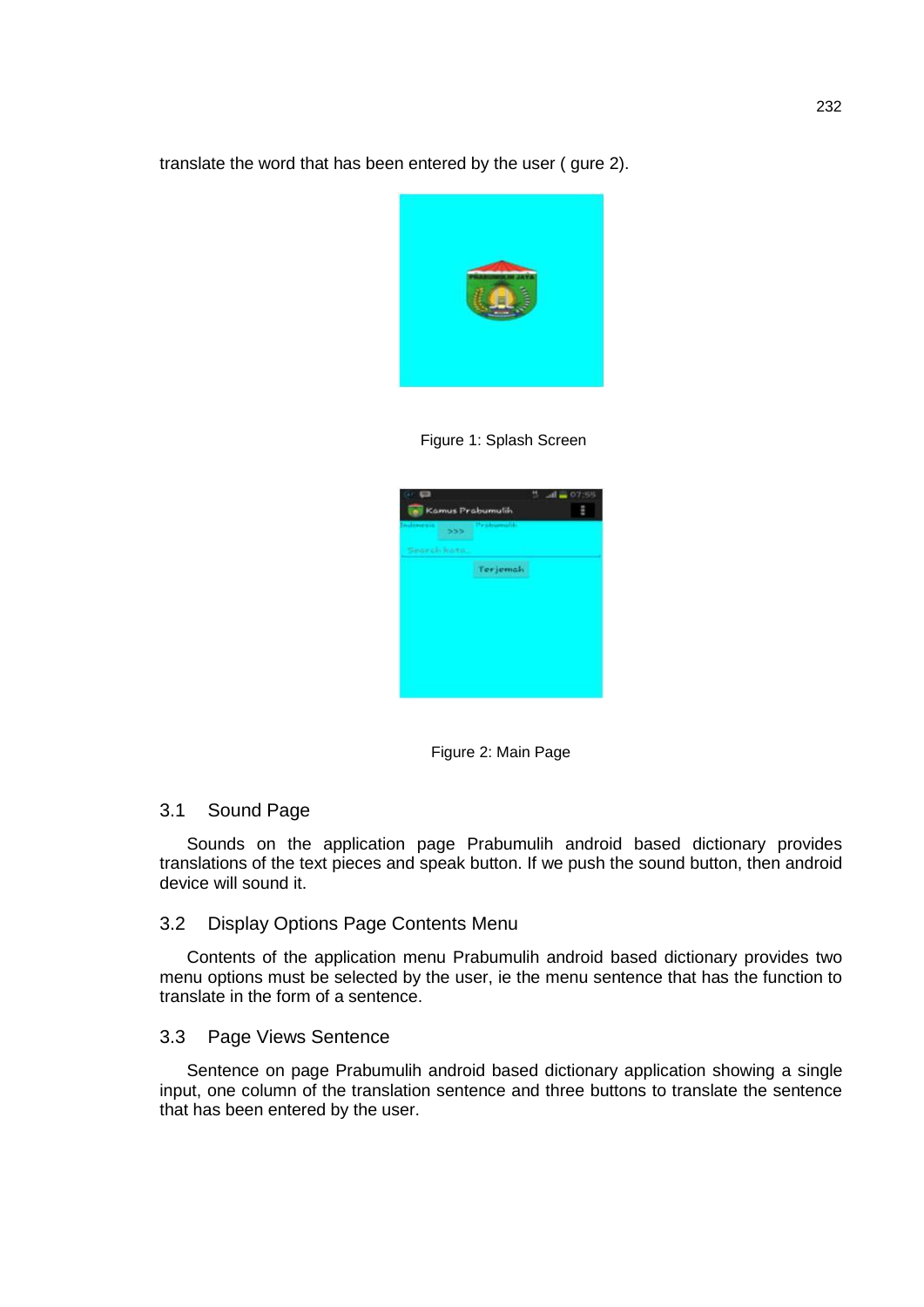

Figure 3: Sounds Page Views



Figure 4: Dsiplay Options Page Contents Menu

## 3.4 Page Views About

Application page on the android based Prabumulih dictionary is very simple, not a lot of additional features due to the content of the page only contains a brief pro le of the application dictionary based Prabumulih android.

## 4 CONCLUSION

According to the results of the study and the explanations in the previous sections, we could some conclusions as follows:

- 1. This android-based Prabumulih dictionary runs in android platform from android 3.0 (Honeycomb) to android 4.4 (Kitkat).
- 2. This application able to help people and new comers in learning Prabumulih language.
- 3. This application goes o ine so users need no data to run it after the installation.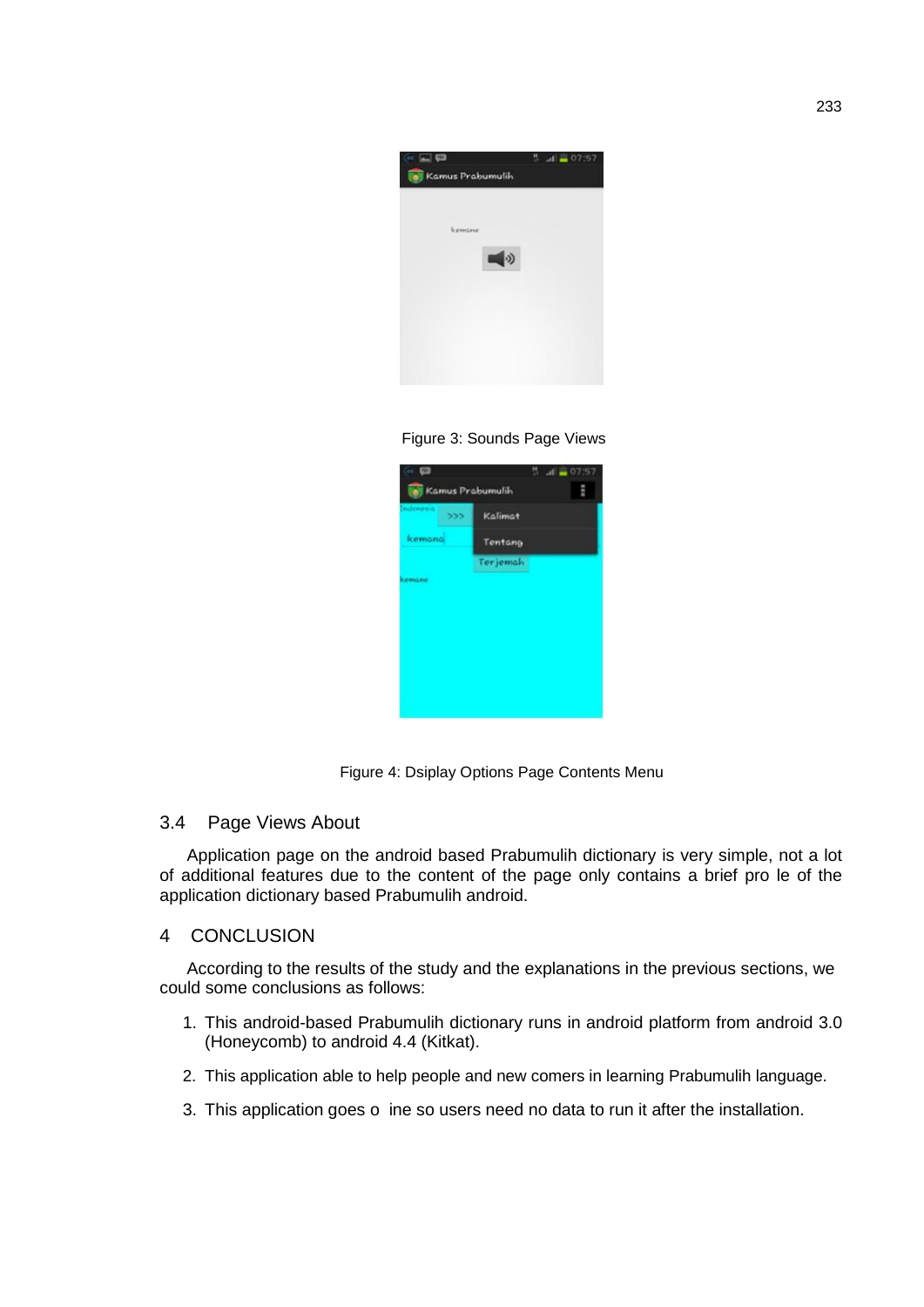

Figure 5: Page Views Sentence



Figure 6: Page Views About

4. This application equipped with text-to-speech and translation of sentence.

## References

- Abdillah, L. A., Syafei, B. A., & Hardiyansyah. (2007). Pengaruh kompensasi dan teknologi informasi terhadap kinerja dosen (KIDO) tetap pada Universitas Bina Darma. Jurnal Ilmiah MATRIK, 9 (1), 1-20.
- A fah, N., Santoso, T. B., & Yuliana, M. (2010). Pembuatan Kamus Elektronik Kalimat Bahasa Indonesia dan Bahasa Jawa untuk Aplikasi Mobile Menggunakan Interpolation Search EEPIS Final Project. Surabaya: Politeknik Elektronika Negeri Surabaya.

Azhar, A. (2013). Praboemoelih Riwajatmoe Doeloe. Prabumulih: Larona Dempo.